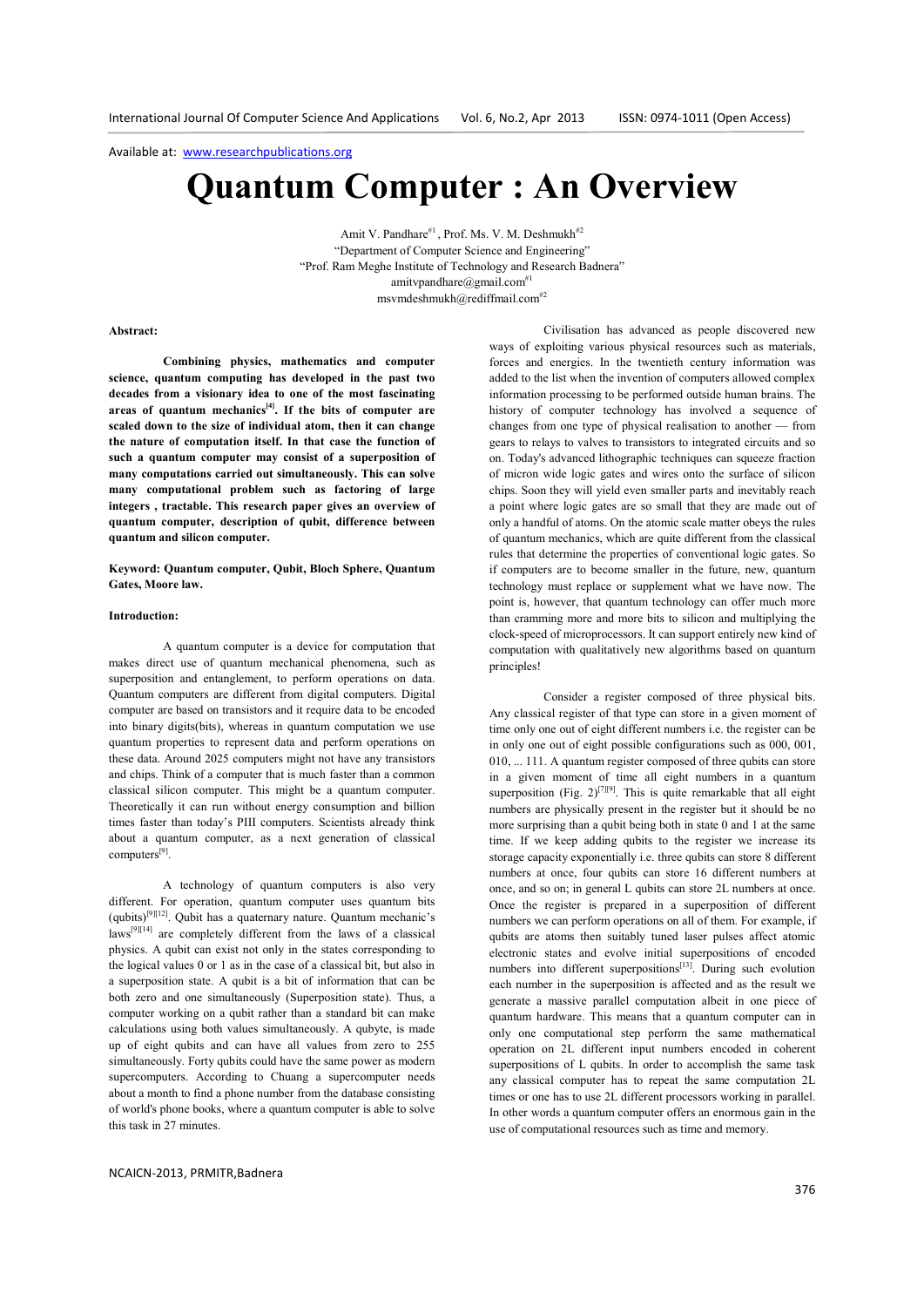## **Literature Review :**

Alan Turing invented the programmable computer in 1936 as a thought experiment to show that certain mathematical problems were not computable. Implicit in his argument was the idea that a computer, armed with sufficient resources, is capable of realizing any reasonable algorithm. Since that time, the computer industry has not only managed to build programmable computing machines, they've also outdone themselves by doubling the capabilities every eighteen months or so. Despite these frenetic advances in computer technology, modern computers are still unable to make significant dents in hard problems. Problems that require exponential resources (compared to the size of the problem itself), remain as intractable today as they were in  $1936^{[4]}$ . Alan Turing invented the programmable compute<br>as a thought experiment to show that certain mathema<br>ms were not computable. Implicit in his argument was<br>nat a computer, armed with sufficient resources, is capabl<br>ing any rea

In 1982 Richard Feynman<sup>[1][4]</sup> suggested that the venerable Turing machine might not be as powerful as people thought. Feynman was trying to simulate the interaction of N particles with quantum mechanics. Try as he might, he was unable to find a general solution without using exponential resources. Quantum computing can be understood by learning the quantum laws of physics by which so much of processing power is achieved and the capacity will be developed to several states and these will together helps in executing the tasks in terms of parallel attainable combinations. Generally quantum computing depends on quantum laws of physics because there are many advantages from the quantum physics atoms and nuclei properties which are definite, as the quantum physics laws and quantum computing are permitted by these properties to work mutually as quantum bits or simply as qubits, to be the processor or memory of a computer. The advantage of qubits[9][12] is particular calculation are made faster exponentially when compared to the usual computers. thought. Feynman was trying to simulate the interaction of N<br>particles with quantum mechanics. Try as he might, he was unable<br>to find a general solution without using exponential resources.<br>Quantum computing can be underst

Yet somehow, nature is able to simulate this mathematical problem using only N particles. The conclusion was inescapable: nature is capable of building a fundamentally superior computing device, and that suggests that the Turing machine had not been the all-purpose computer people had thought $[4]$ .

#### **Quantum bit :**

The smallest unit of information in a quantum computer. Unlike bits in classical systems, which are in one of two possible states The smallest unit of information in a quantum computer. Unlike<br>bits in classical systems, which are in one of two possible states<br>labelled 1 and 0, a quantum bit exists in a superposition of these two states, settling on one or the other only when a measurement of the state is made. Also called qubit<sup>[9][12]</sup>. The qubit is the quantum analogue of the bit, the classical fundamental unit of information. It is a mathematical object with specific properties that can be realized physically in many different ways as an actual physical system. Just as the classical bit has a state (either 0 or 1), a qubit also has a state. Yet contrary to the classical bit, 0 and 1 are but two possible states of the qubit, and any linear combination (superposition) thereof is also physically possible. In general, thus, the physical state of a qubit is the superposition  $\psi = \alpha 0 + \beta 1$ (where  $\alpha$  and  $\beta$  are complex numbers)<sup>[9][12][14]</sup>. The state of a qubit can be described as a vector in a two-dimensional Hilbert space, a complex vector space (see the entry on quantum mechanics). The is tas the classical bit has a state (either<br>e. Yet contrary to the classical bit, 0 a<br>ates of the qubit, and any linear con<br>eof is also physically possible. In gene<br>of a qubit is the superposition  $\psi =$ 

and form an orthonormal basis for this vector space. According to quantum theory, when we try to measure the qubit in this basis in order to determine its state, we get either 0 with probability  $\alpha^2$  or 1 with probability  $\beta^2$ . Since  $\alpha^2 + \beta^2 = 1$  (i.e., the qubit is a unit vector in the aforementioned two-dimensional Hilbert state), we may (ignoring the overall phase factor) effectively write its state as  $\psi = \cos(\theta) \theta + \sin(\theta) \sin(\theta)$ , where the numbers  $\theta$  and  $\phi$  define a point on the unit three-dimensional sphere, as shown here. This sphere is often called the Bloch sphere, and it provides a useful means to visualize the state of a single qubit. dimensional spher<br>Bloch sphere, and<br>e of a single qubit.

#### **Representation of Qubit :**

The two states in which a qubit may be measured are known as basis states (or basis vectors). As is the tradition with any sort of quantum states, Dirac, or bra-ket notation, is used to represent them. This means that the two computational basis states are conventionally written as and (pronounced "ket 0" and "ket 1").



Fig 1: The Bloch Sphere

space, and the measure is a space of the space of the space of the space of the space of the space of the space of the space of the space of the space of the space of the space of the space of the space of the space of th Theoretically, a single qubit can store an infinite amount of information, yet when measured it yields only the classical result (0 or 1) with certain probabilities that are specified by the quantum state. In other words, the measurement changes the state of the qubit, "collapsing" it from the superposition to one of its terms. The crucial point is that unless the qubit is measured, the amount of "hidden" information it stores is conserved under the dynamic evolution (namely, Schrödinger's equation). This feature of quantum mechanics allows one to manipulate the information stored in unmeasured qubits with quantum gates, and is one of the sources for the putative power of quantum computers. To see why, let us suppose we have two qubits at our disposal. If these were classical bits, then they could be in four possible states (00, 01, 10, 11). Correspondingly, a pair of qubits has four computational basis states  $(00, 01, 10, 11)$ . But while a single classical two-bit register can store these numbers only one at a time, a pair of qubits can also exist in a superposition of these four basis states, each of register can store these numbers only one at a time, a pair of qubits can also exist in a superposition of these four basis states, each of which with its own complex coefficient (whose mod square, being interpreted as probability, is normalized). As long as the quantum system evolves unitarily and is unmeasured, all four possible states are simultaneously "stored" in a single two-qubit quantum register. More generally, the amount of information that can be stored in a system of n unmeasured qubits grows exponentially in n. The difficult task, however, is to retrieve this information efficiently. vectors). As is the tradition with any sort of<br>
c, or bra-ket notation, is used to represent<br>
nat the two computational basis states are<br>
nas and (pronounced "ket 0" and "ket 1").<br>  $\hat{z} = |0\rangle$ <br>  $\hat{z} = |0\rangle$ <br>  $\hat{z} = |0\rangle$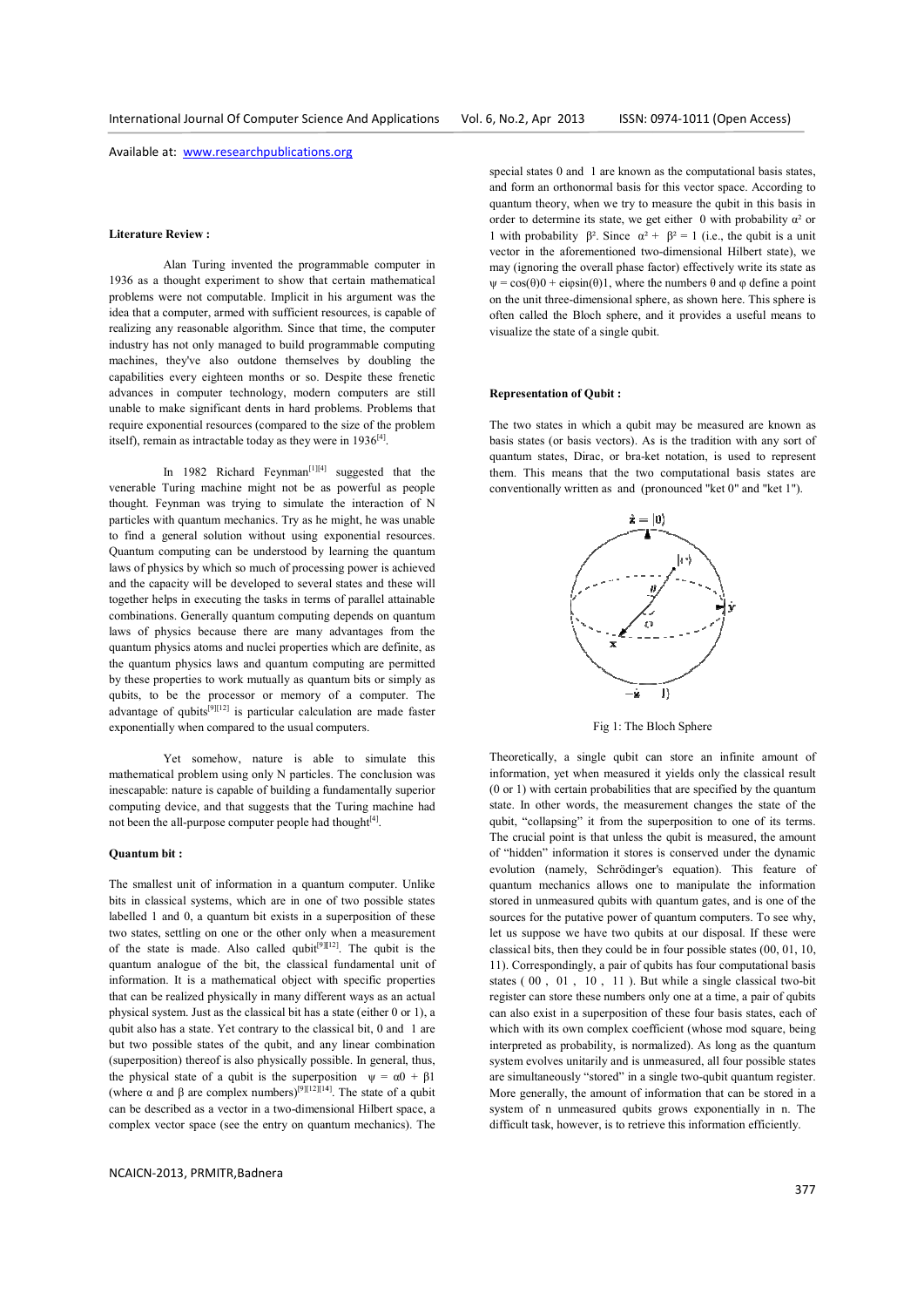## **Quantum Gates:**

Classical computational gates are Boolean logic gates that perform manipulations of the information stored in the bits. In quantum computing these gates are represented by matrices, and can be visualized as rotations of the quantum state on the Bloch sphere. This visualization represents the fact that quantum gates are unitary operators, i.e., they preserve the norm of the quantum state (if U is a matrix describing a single qubit gate, then  $U\uparrow U=I$ , where U† is the adjoint of U, obtained by transposing and then complex conjugating U). As in the case of classical computing, where there exists a universal gate (the combinations of which can be used to conjugating U). As in the case of classical computing, where there exists a universal gate (the combinations of which can be used to compute any computable function), namely, the NAND gate<sup>[14]</sup> which results from performing an AND gate and then a NOT gate, in quantum computing it was shown [9] that any multiple qubit logic gate may be composed from a quantum CNOT gate<sup>[9]</sup> (which operates on a multiple qubit by flipping or preserving the target bit given the state of the control bit, an operation analogous to the classical XOR, i.e., the exclusive OR gate) and single qubit gates. One feature of quantum gates that distinguishes them from classical gates is that they are reversible: the inverse of a unitary matrix is also a unitary matrix, and thus a quantum gate can always be inverted by another quantum gate. aal gates are Boolean logic gates that perform<br>information stored in the bits. In quantum<br>es are represented by matrices, and can be<br>so f the quantum state on the Bloch sphere.<br>epresents the fact that quantum gates are<br>th



Fig 2:The CNOT Gate

# **Moore's Law:**

Moore's Law[9][14][16] is a computing term which originated around 1970; the simplified version of this law states that processor speeds, or overall processing power for computers will double every two years. A quick check among technicians in different computer companies shows that the term is not very popular but the rule is still accepted.

To break down the law even further, it specifically stated that the number of transistors on an affordable CPU would double every two years (which is essentially the same thing that was stated before) but 'more transistors' is more accurate.

If you were to look at processor speeds from the 1970's to 2009 and then again in 2010, one may think that the law has reached its limit or is nearing the limit. In the 1970's processor speeds ranged

NCAICN-2013, PRMITR,Badnera

Hertz – while the 8 is MHz, which is Mega Hertz<sup>[16]</sup>. from 740 KHz to 8MHz; notice that the 740 is KHz, which is Kilo

term is the system of the system of the system of the system of the system of the system of the system of the system of the system of the system of the system of the system of the system of the system of the system of the From 2000 – 2009 there has not really been much of a speed difference as the speeds range from  $1.3$  GHz to  $2.8$  GHz, which suggests that the speeds have barely doubled within a 10 year span. This is because we are looking at the speeds and not the number of transistors; in 2000 the number of transistors in the CPU numbered suggests that the speeds have barely doubled within a 10 year span.<br>This is because we are looking at the speeds and not the number of<br>transistors; in 2000 the number of transistors in the CPU numbered<br>37.5 million, while 904 million; this is why it is more accurate to apply the law to transistors than to speed. With all this talk of transistors the average technician or computer user may not understand what the figures mean; a simpler way to explain is that the earlier CPUs on the market had a single speed or frequency rating while the newer models have a rating which refers to more than one CPU. If you've purchased a computer recently you might have an idea of what this means as salespersons may have sold you on the wonders of multicore CPUs. In the example given above, the speeds over a large number of years went between 1.3 and 2.8, which is barely double but what needs to be kept in mind is that the 2.8 is a QUAD CORE while the 1.3 is a single CORE. This means that the actual power of the 2.8 would be found if you multiply by four give you a whopping 11.2 which is a far cry from 1.3. Due to the rapid rate that technology has grown in the past few years, most give you a whopping 11.2 which is a far cry from 1.3. Due to the rapid rate that technology has grown in the past few years, most computer technicians you speak with – whether they have heard of Moore's Law or not will tell you that CPU speeds double each year. Though Moore's Law had said every two years, this rapid increase in technological production has lessened the period in the minds of technicians and users alike. The limitation which exists is that once transistors can be created as small as atomic particles, then there will be no more room for growth in the CPU market where speeds are concerned<sup>[9][16]</sup>. million; this is why it is more accurate to apply the law to istors than to speed. With all this talk of transistors the age technician or computer user may not understand what the es mean; a simpler way to explain is that between 1.3 and 2.8, which is barely double<br>ept in mind is that the 2.8 is a QUAD CORE<br>le CORE. This means that the actual power<br>bund if you multiply by four – which would or not will tell you that CPU speeds double each<br>Moore's Law had said every two years, this rapid<br>hnological production has lessened the period in the<br>icians and users alike. The limitation which exists is<br>sistors can be c

#### **Applications of Quantum computer : uantum**

#### 1**. Cryptography and Peter Shor's Algorithm**

In 1994 Peter Shor<sup>[3][8]</sup> (Bell Laboratories) found out the first quantum algorithm that, in principle, can perform an efficient factorization. This became a complex application that only a In 1994 Peter Shor<sup>13</sup><sup>[8]</sup> (Bell Laboratories) found out the first quantum algorithm that, in principle, can perform an efficient factorization. This became a complex application that only a quantum computer could do. Fac important problems in cryptography. For instance, the security of important problems in cryptography. For instance, the security of RSA (electronic banking security system) - public key cryptography - depends on factoring and it is a big problem. cryptography - depends on factoring and it is a big problem.<br>Because of many useful features of quantum computer, scientists put more efforts to build it. However, breaking any kind of current encryption that takes almost centuries on existing computers, may just take a few years on quantum computer. (Maney, 1998)

# 2**. Artificial Intelligence**

It has been mentioned that quantum computers will be much faster and consequently will perform a large amount of operations in a very short period of time. On the other side, increasing the speed of operation will help computers to learn faster even using the one of the simplest methods - mistake bound model for learning. ts to build it. However, b<br>t takes almost centuries c<br>years on quantum computelligence<br>ntioned that quantum cor<br>ntly will perform a large<br>od of time. On the other s<br>help computers to learn i<br>ethods - mistake bound m<br>fits<br>f

# 3. **Other Benefits**

High performance will allow us in development of complex  $compression algorithms<sup>[10]</sup>$ , voice and image recognition, molecular